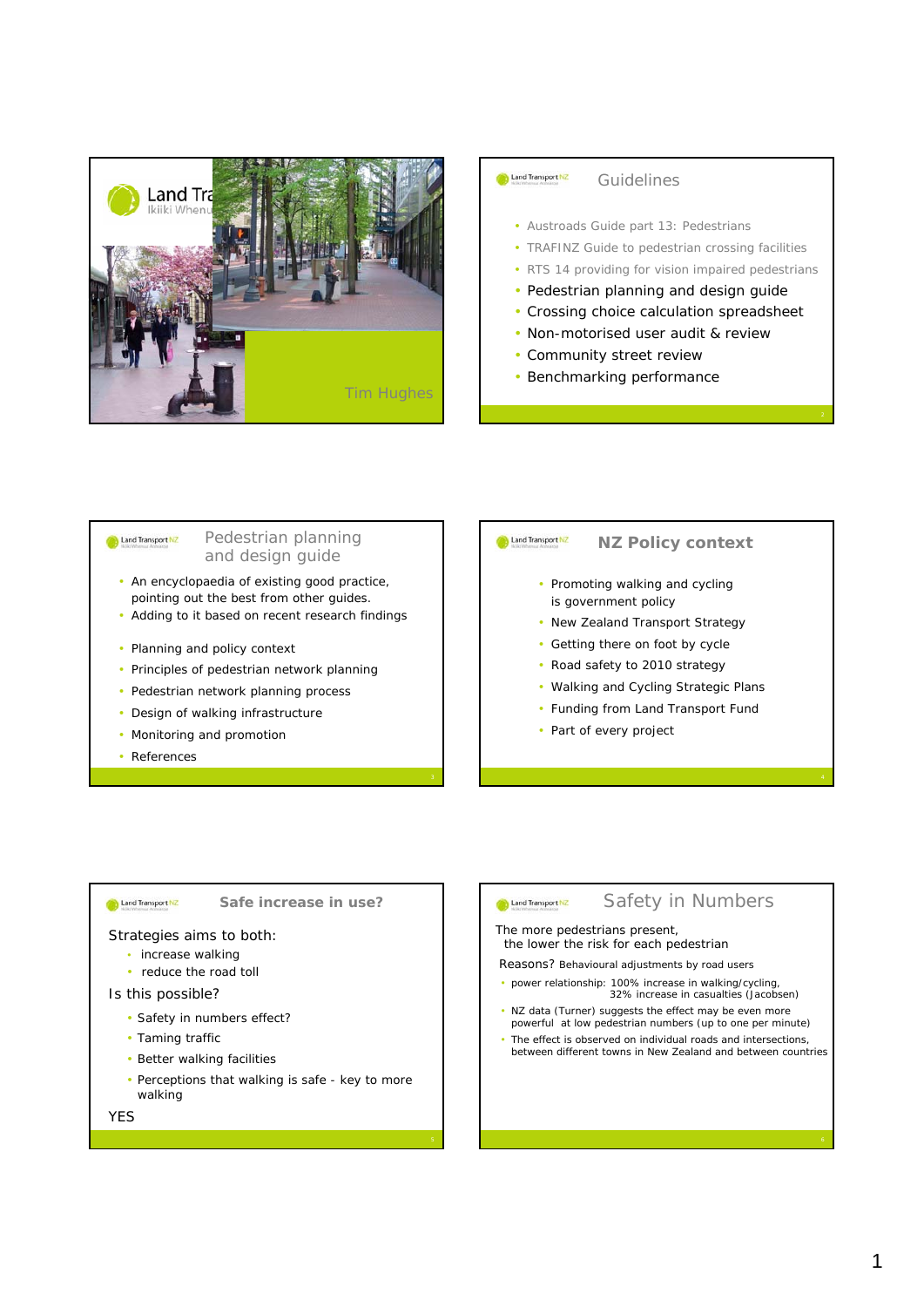







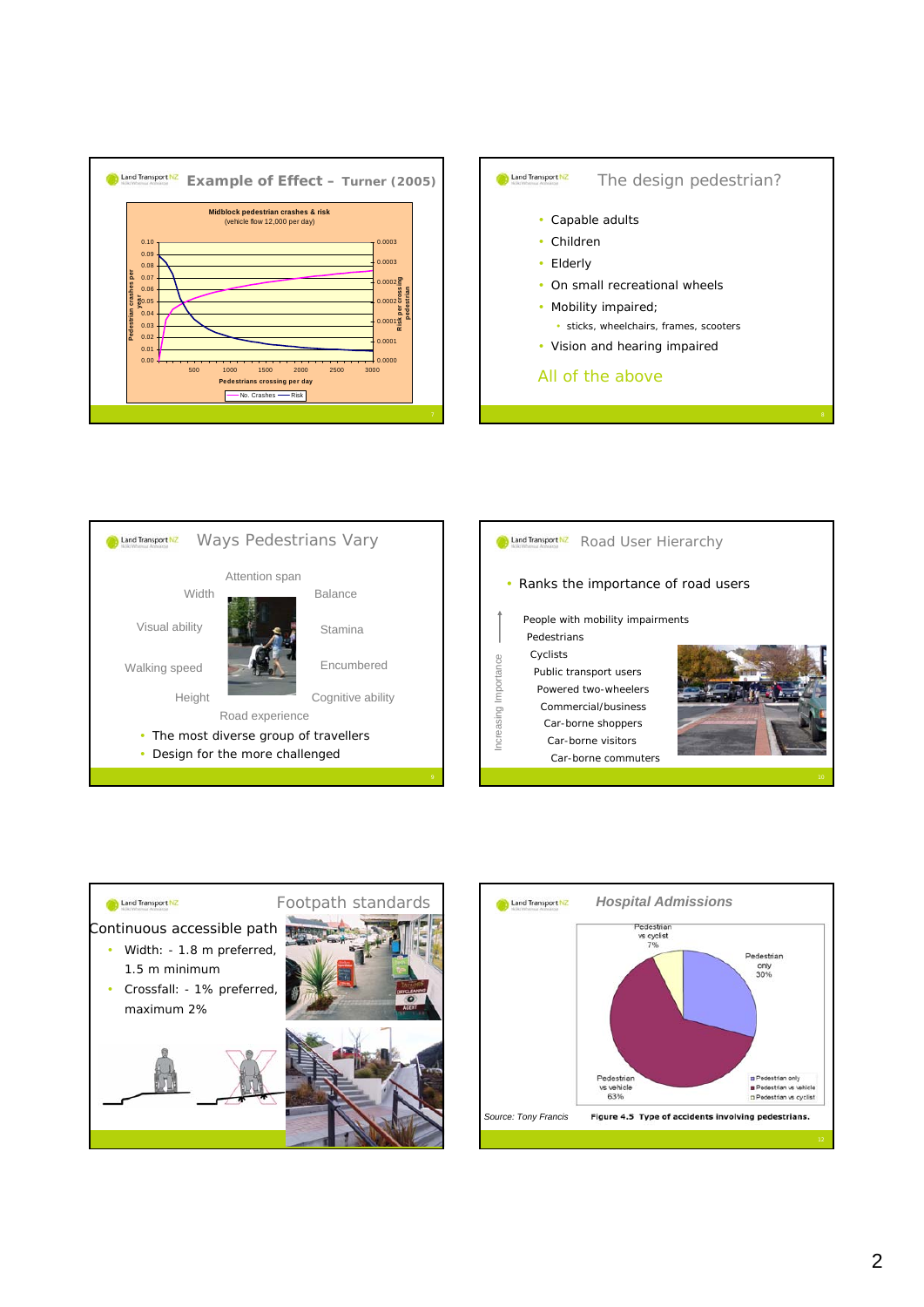









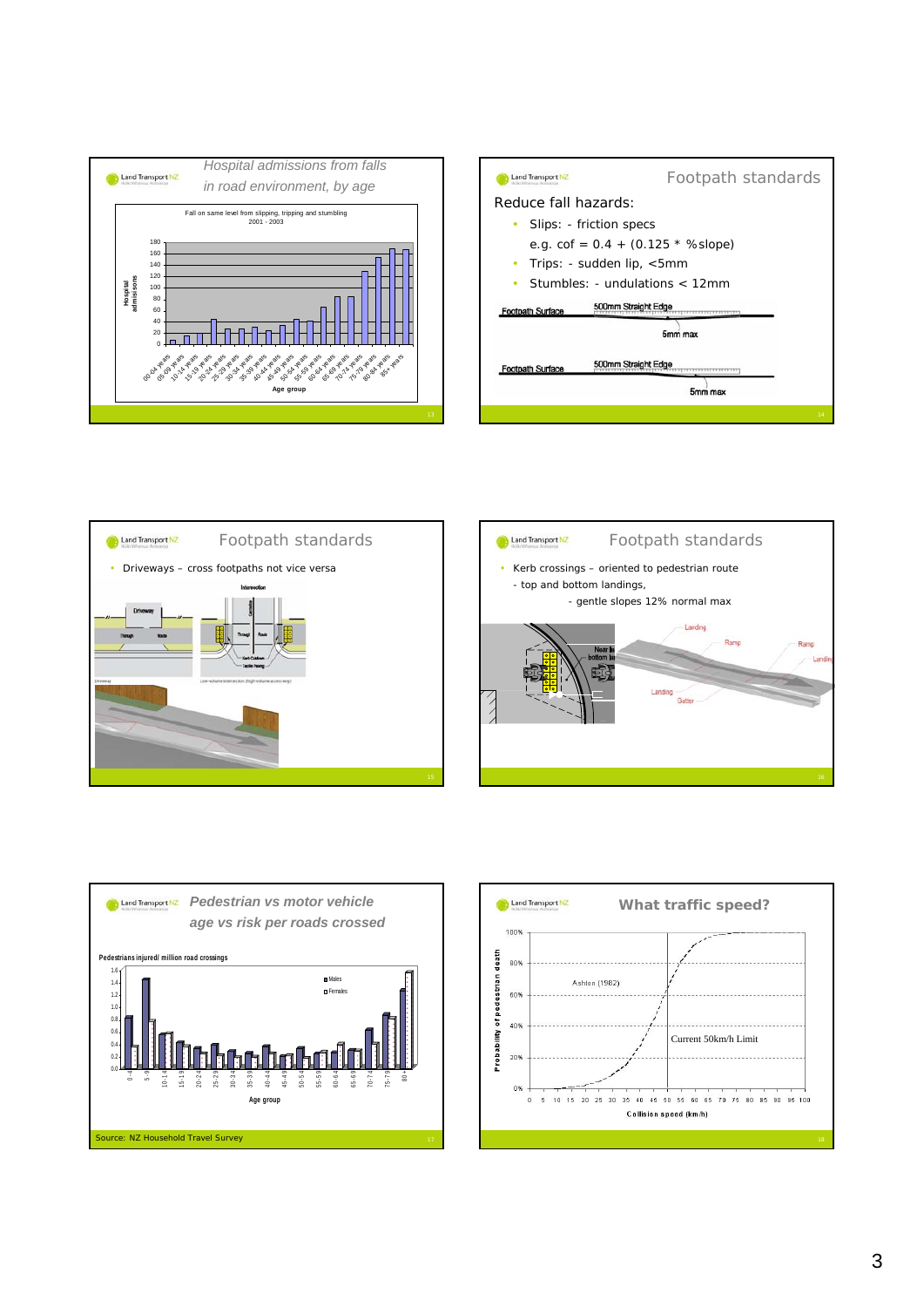





#### Land Transport NZ *Providing for pedestrians crossing roads*

#### **Then consider in this order:**

- **Road environment and land use context**
- **Physical aids to crossing**
- **Appropriate control**
- **Design Detail**

| Land Transport NZ                                                                                             |                                                                               | priority pedestrian facilities | Old NZ Warrants approach for                                                                                                                                                                                                                                                                            |    |
|---------------------------------------------------------------------------------------------------------------|-------------------------------------------------------------------------------|--------------------------------|---------------------------------------------------------------------------------------------------------------------------------------------------------------------------------------------------------------------------------------------------------------------------------------------------------|----|
| Pedestrian Operated Signals:                                                                                  |                                                                               |                                |                                                                                                                                                                                                                                                                                                         |    |
| · Pedestrians x vehicles<br>· Vehicle flow<br>· Pedestrian flow should be                                     |                                                                               | > 200.000<br>> 500<br>> 200    | (1 hr)<br>(1 hr)<br>(1 hr)                                                                                                                                                                                                                                                                              |    |
| Zebra Pedestrian Crossings:<br><b>Pedestrians x vehicles</b><br>· Vehicle flow<br>· Pedestrian flow should be |                                                                               | >45.000<br>> 300<br>>100       | (1 hr)<br>(1 hr)<br>(1 hr)                                                                                                                                                                                                                                                                              |    |
| <b>Pedestrians x vehicles</b><br>· Vehicle flow<br>. Pedestrian flow should be                                | School Patrol Zebra Crossing Points:                                          | > 5.000<br>>100<br>> 50        | $(1/2$ hr)<br>$(1/2$ hr)<br>$(1/2$ hr)                                                                                                                                                                                                                                                                  |    |
| <b>Pedestrians x vehicles</b><br>. Vehicle flow should be<br>· Pedestrian flow should be                      | School Patrol (Kea) Crossing Points:                                          | > 3.000<br>>100<br>> 50        | $(1/2$ hr)<br>$(1/2$ hr)<br>$(1/2$ hr)                                                                                                                                                                                                                                                                  |    |
|                                                                                                               | collector roads and 30 seconds on arterial routes.                            |                                | A Christchurch study concluded that pedestrian delay is a factor that should also be taken into<br>account when assessing the need for priority pedestrian facilities. At uncontrolled crossing point<br>facilities, adult pedestrians were prepared to accept average delays of 15 second on local and |    |
|                                                                                                               | If delays are greater than this, pedestrians take risks crossing the roadway. |                                |                                                                                                                                                                                                                                                                                                         | 23 |

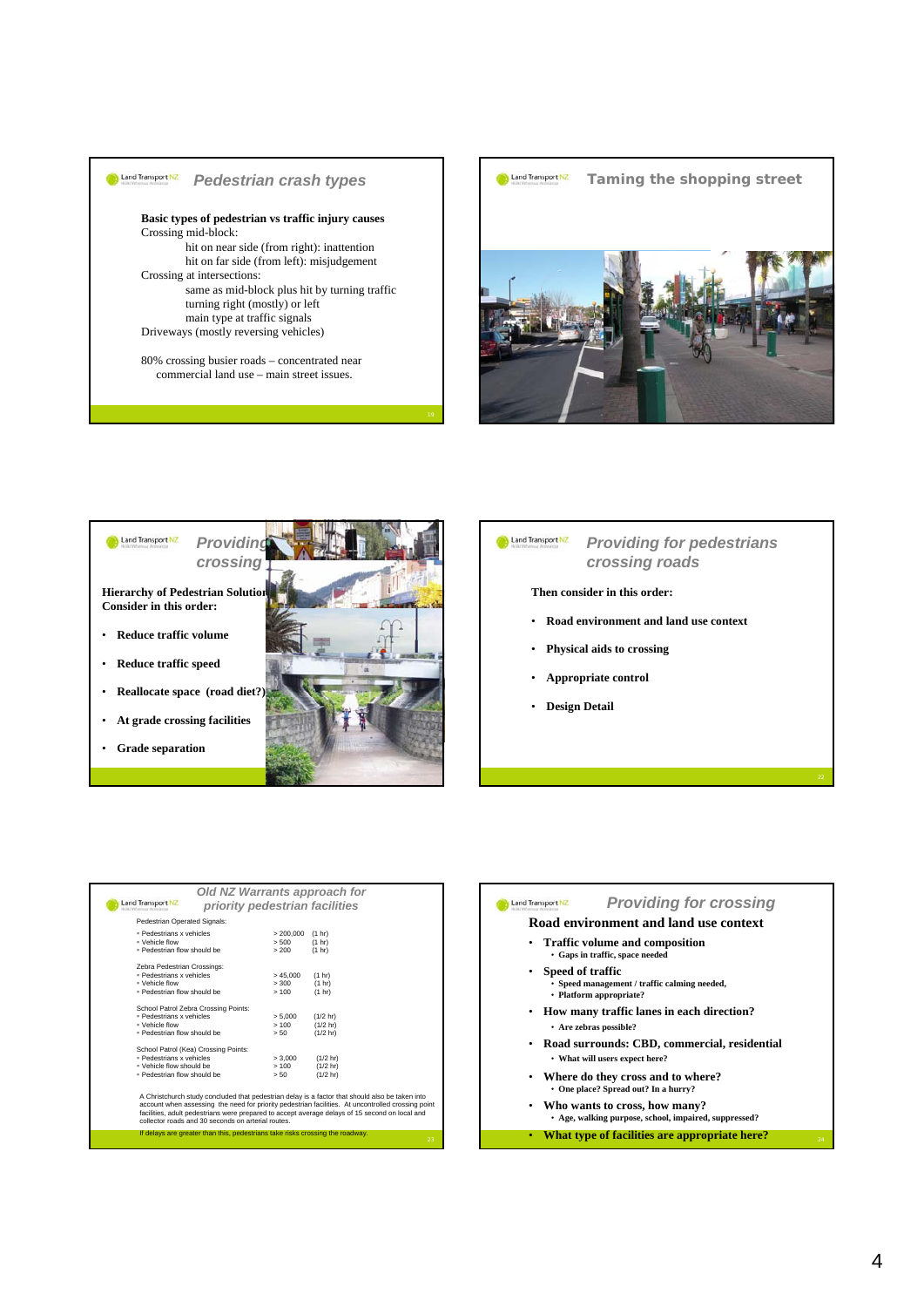







#### **Co** Land Transport NZ *Calculation tool*

For all at grade options except signals:

- Excludes dumb options
- Calculates delays to motorists and pedestrians
- Estimates typical crash rates and reductions
- Summary sheet compares options
- Some assumptions require refinement

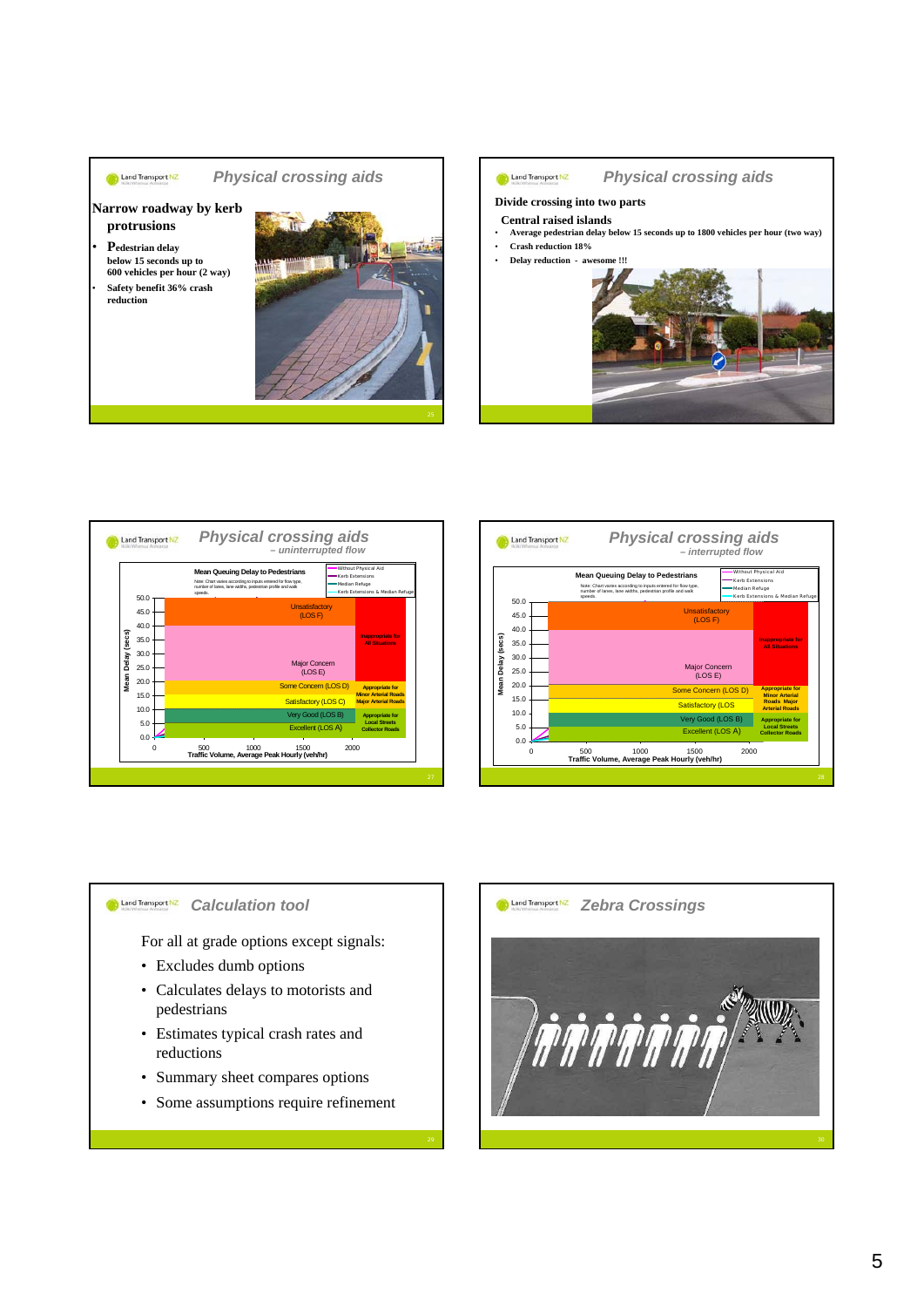### Land Transport NZ

#### **Zebra Crossings**

- Never use across two lanes of traffic in the same direction.
- Extra vehicle delay is usually greater than reduced pedestrian delay. (assuming road is first narrowed as accords with best practice)
- There are no safety reductions from zebra installation, often the converse.
- So, consider where pedestrian delay is unacceptably high, physical aids are not sufficient and consider balance of vehicle and pedestrian delay in road user hierarchy.

## *Priority Controls*



#### Land Transport NZ

- Only consider a zebra crossing where a school patrol operates and crossing is used outside school patrol times.
- Physical aids and a school crossing point will be better in most cases.
- A school crossing point can be used across two traffic lanes in the same direction, if right lane controlled from a centre island.
- Where traffic volumes are low so there are plenty of gaps, priority to children is not needed.

### *School Crossings*



#### Land Transport NZ

- Traffic Signals are the only at grade control option on multi-lane roads. Because they usually involve a substandard level of service to both pedestrians and traffic, always compare the level of service with a
- central raised island. They are an effective safety measure when pedestrians use them lawfully: however badly compromised by the lower safety of people who won't wait or cross near by.

• Carefully consider options for

reducing pedestrian delay to increase compliance.

**(Article on Leeds in TE&C)** <sup>34</sup>

## *Traffic Signals*



### Land Transport NZ

#### **Measure reduction pedestrians overall Kerb extensions** 0.36<br> **Raised Median Island** 0.18 **Raised Median Island Kerb ext + Island** 0.32<br>**Kerb ext at existing zebra** 0.44 **Kerb ext at existing zebra**

*Typical safety benefits* 

**Zebra plus Platform** 0.88<br>Midblock traffic signals 0.64 **Midblock traffic signals** 0.64 0.35<br> **Zebra only** - 0.28 - 0.2 **Zebra only - 0.28 - 0.26 School patrols 0.35**

#### **Land Transport NZ** *Typical safety benefits*

| Measure                                | reduction<br>pedestrians |      |
|----------------------------------------|--------------------------|------|
| Intersection signals - parallel phase  | ۰                        |      |
| Intersection signals – exclusive phase | 0.29                     | 0.22 |
| <b>Cycle lanes</b>                     | 0.30                     | 0.30 |
| <b>Roundabouts</b>                     | 0.48                     | 0.35 |
| <b>Flush medians</b>                   | 0.30                     | 0.19 |

#### Land Transport NZ

### *Implications*

- Better planning concepts and processes for walking infrastructure
- More comprehensive and context sensitive guidance - choose best option don't just rely on warrants.
- Put the right facility in the right place
- Design it better
- revise your standard drawings

### **"Every project is a walking project"**